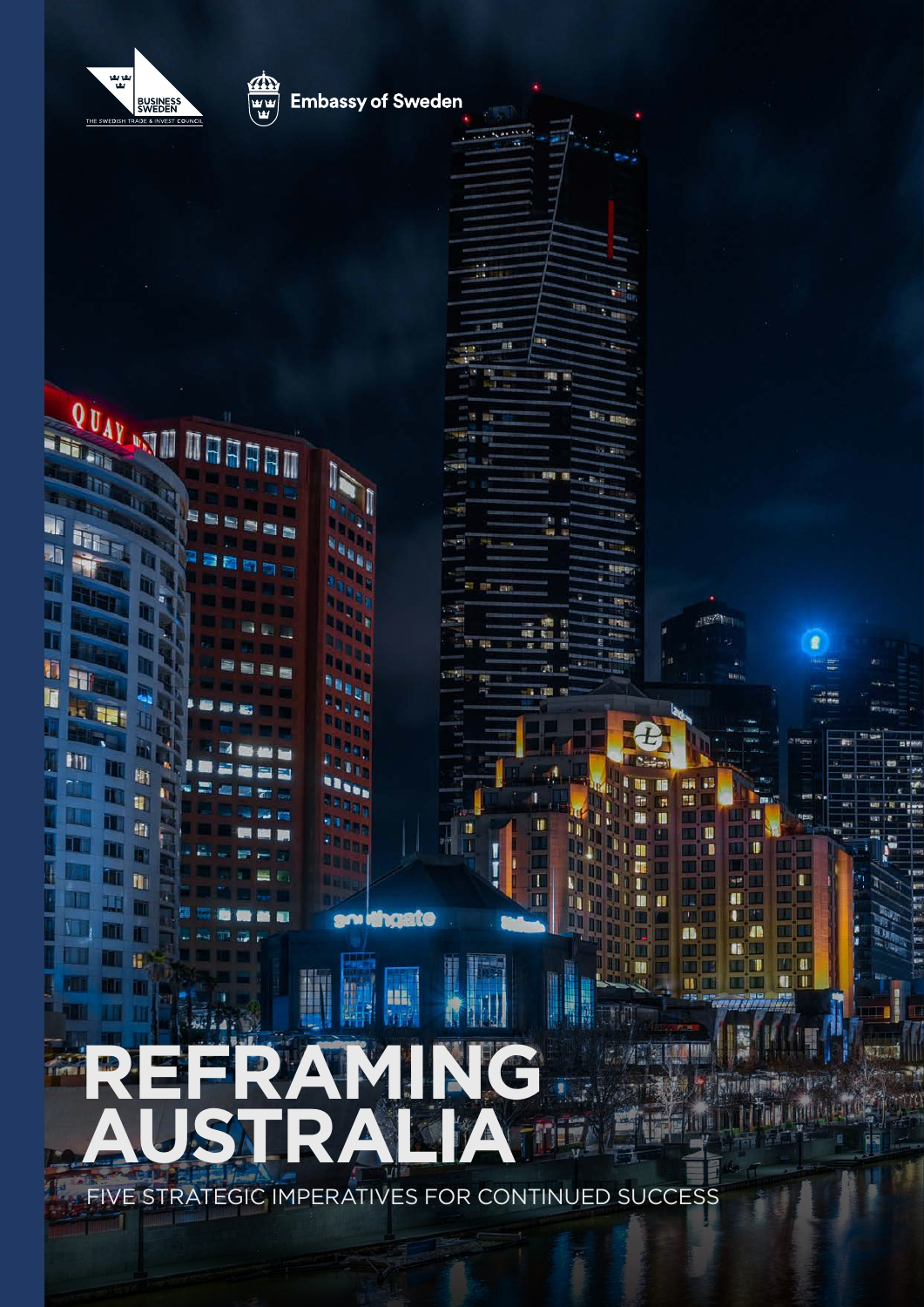### **REFRAMING AUSTRALIA**

Five strategic imperatives for continued success

#### **INDEX**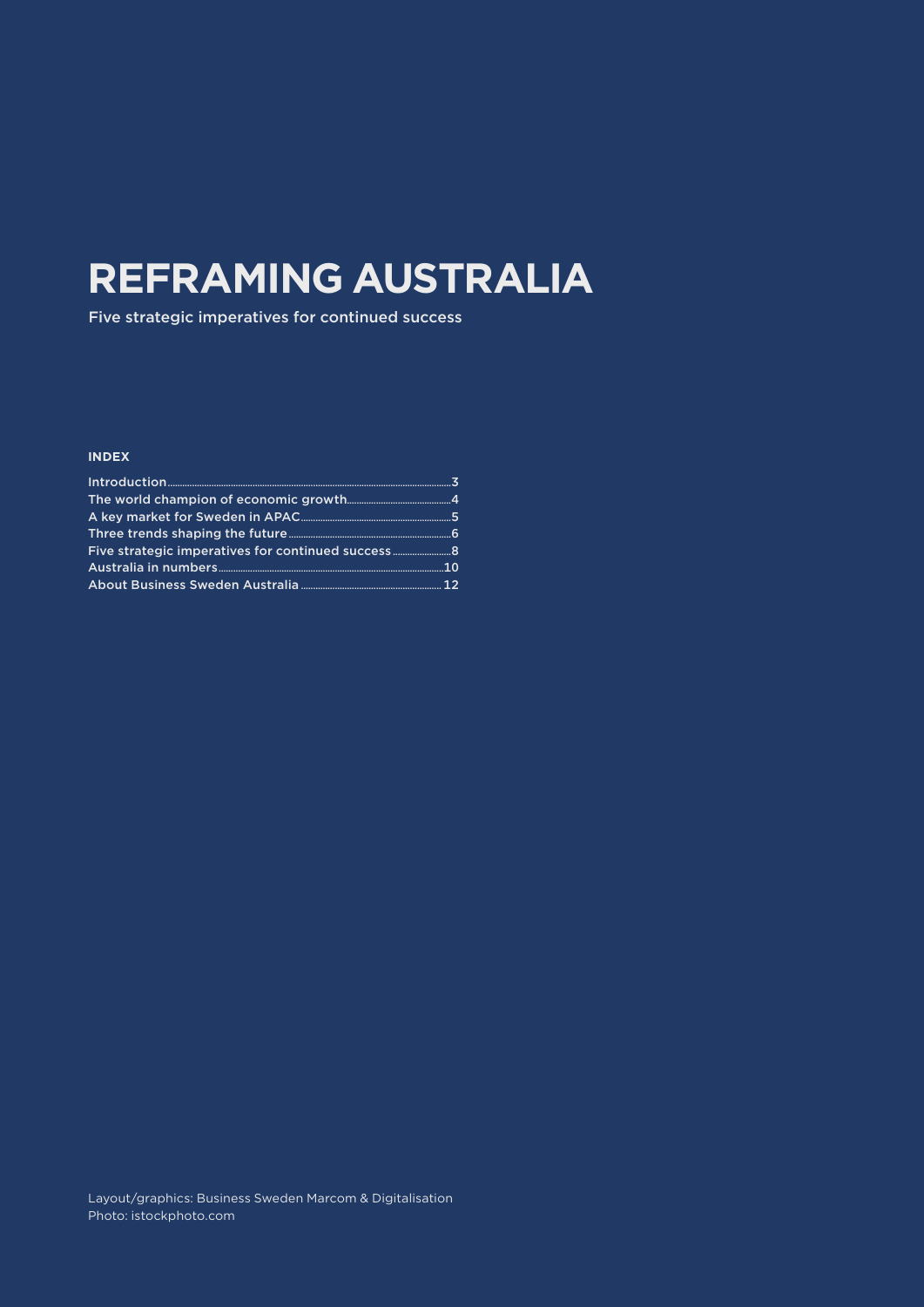# **INTRODUCTION**

This report provides a perspective on the Australian market with special emphasis on what Swedish companies should consider when doing business "Down Under", as well as strategic considerations and recommendations for successfully navigating changing market conditions. We have identified three major trends with implications that are relevant to both large and small Swedish companies with Australian ambitions.

This report is based on interviews with Swedish and international companies, surveys, desktop research and insights generated through Business Sweden's continuous dialogues and engagements with Swedish and Australian companies from our office in Sydney and through the Embassy of Sweden in Canberra.

February, 2020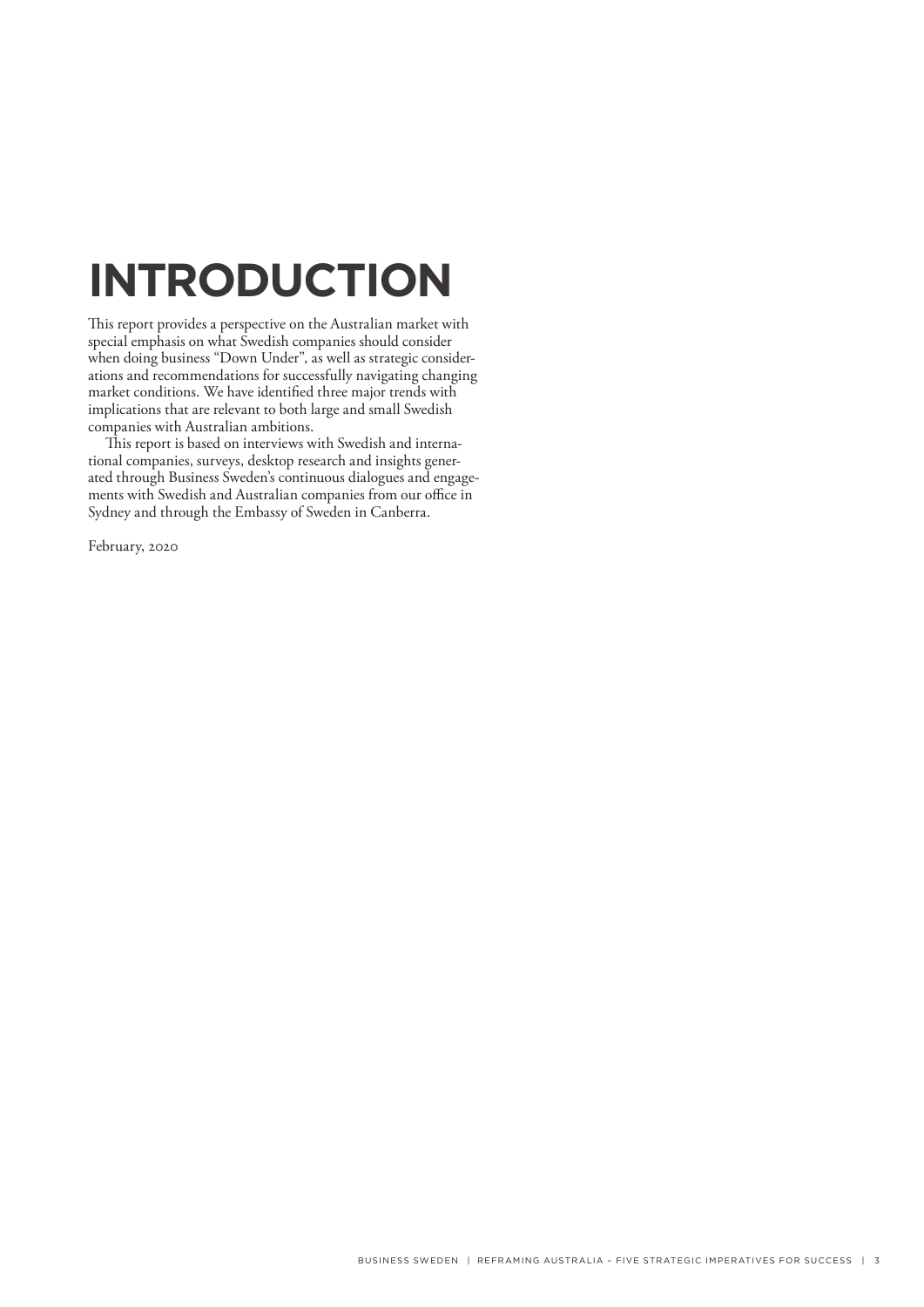### **THE WORLD CHAMPION OF ECONOMIC GROWTH**

The Economist recently referred to Australia as "the world's most successful economy". With an economic size comparable to Russia and recession free growth for 28 years this is not hard to understand. As a large and growing economy 100% open to global trade, it presents many interesting market opportunities.

Australia has officially entered its 28<sup>th</sup> year of uninterrupted growth, the longest period of economic expansion ever recorded for a developed country. During this period it has had three times the cumulative growth of European powerhouse Germany.

Australia is also one of the largest economies in Asia–Pacific (APAC). Despite Australia's mere 25 million population it has a Gross Domestic Product (GDP) beaten only by China, India, and Japan. It has an economy the size of Russia's, which is something that is often overlooked. Even when broken down per state, Gross State Product (GSP) levels measure up to those of other developed countries. Australia's best performing state, New South Wales, has a GSP comparable to Denmark's, and Australia's second best performing state, Victoria, has a GSP equivalent to that of Singapore.

Australia's historical growth, coupled with its impressive size, makes it unique by being a developed economy with growth on par with emerging markets.

As a developed economy with strong British heritage and Commonwealth links, the business culture is familiar to European companies which has historically facilitated strong performance for multinational companies (MNC) present in Australia.

While Australia's exports recently surpassed import figures, Australia is characterised as a resource and service economy, and over 90% of exported goods are of commodity type.

Meanwhile, around 50% of imported goods are manufactured products, making it an attractive export market for industrialised nations. This is further reinforced by a low number of domestic MNC's. Not a single Australian domestic product manufacturing company can be found on Forbes Global 2000 list. The lack of domestic manufacturing incumbents has resulted in a market that is 100% open and addressable for ambitious entrants from overseas.

#### **DEVELOPED MARKETS:**





#### **EMERGING MARKETS:**

CUMULATIVE GDP GROWTH AND POPULATION 1990–2017, BUSD (constant 2010 USD)

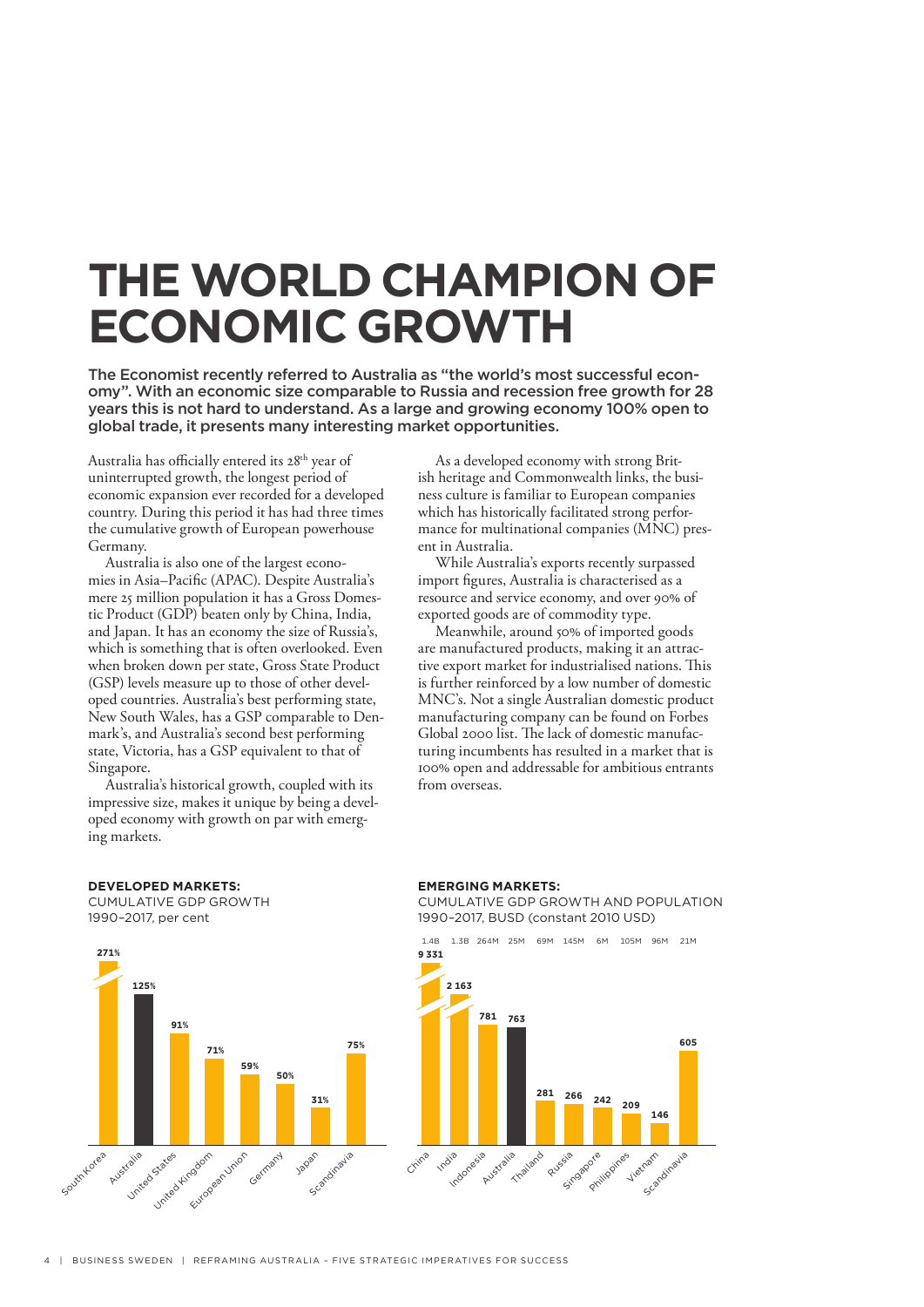# **A KEY MARKET FOR SWEDEN IN APAC**

Sweden and Australia have a long-lasting relationship and Australia is currently Sweden's fourth largest export market outside of Europe. The revenue Swedish companies generate in Australia makes it among the most important in APAC. And Swedish companies that are present have a positive outlook on the future.

The trade relationship between Sweden and Australia began in the nineteenth century, and Australia is currently Sweden's fourth largest export market outside of Europe. Confidence in the Australian market is underpinned by a notable record of accomplishment; between 1988 and 2008, Swedish exports to Australia more than tripled. More than 500 Swedish businesses are active in Australia and around 200 of these have an established local presence, together employing over 20000 people.

Australia is an important market for these companies, with many generating over 50% of their APAC revenue in the country. Due to their strong presence and local capabilities, some of them are even considered domestic by Australian customers and authorities.

Our analysis shows that for Sweden's 50 largest companies, Australia's share of APAC sales is twice the size of Australia's contribution to APAC's GDP. This makes Australia the most important market in APAC for overall business performance compared to the size of its economy.

In fact, Sweden's exports to Australia are equal to over 70% of exports to the ASEAN countries combined.

In a recent study conducted by Team Sweden, Swedish companies present in Australia were surveyed and more than 90% had a positive outlook with stable or growing turnover and profitability for their Australian businesses.

In addition to a strong sales presence, Sweden and Australia have over 200 academic and R&D partnerships established.

### **SWEDISH BUSINESS FOOTPRINT IN AUSTRALIA**

**20000**





**60000**

**500**











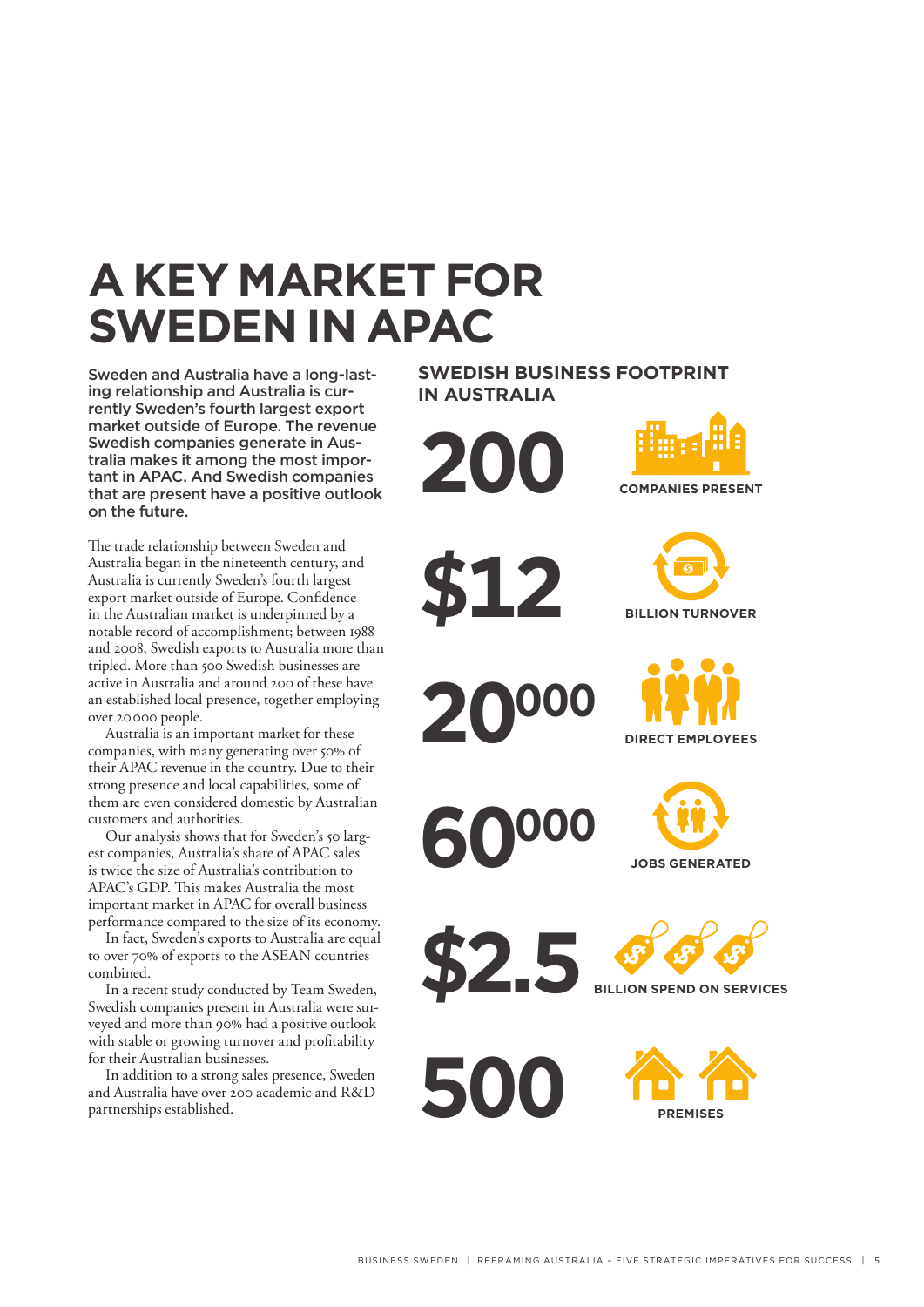### **THREE TRENDS SHAPING THE FUTURE**

The Australian success story is expected to continue but the business landscape is changing. Asian companies and consumers have a growing influence on the market, and being in Australia plays an increasingly important role. Meanwhile, climate change is forcing companies to adopt more sustainable operations.

#### THE AUSTRALIAN MARKET IS EXPERIENCING A COMMERCIAL SHIFT TOWARDS ASIA

Europe is a large exporter to Australia. Strong historical business performance has, however, led to multiple European companies losing focus on the Australian market. But relying on a continued preference for western products and services in Australia is no longer sufficient.

56% of Australia's migrant intake is from Asian countries, and 28% of Australia's population is born overseas, a third of these in Asia.

Looking at the market today, Australia benefits more from its geographical location than from its historical heritage with a clear shift towards Asia. As shown in the illustration below, Asian exports to Australia greatly surpass those of both

American and European economies, and export value to Australia is growing by 9.5% per year on average, significantly faster than Europe's 5.9% and Sweden's 4.3% growth rate.

The strong relationship with Asia is further reinforced by Australian exports, where a majority of Australia's export value is derived from exporting commodities such as iron ore and liquefied natural gas (LNG) to trade partners in Asia.

While the rhetoric in most countries is "Asia is coming", in Australia, Asia is already here. Asian investments and commitments are growing rapidly with nine Asia focused FTAs in place and more to be put into force. Meanwhile, the European Union is presently negotiating its first FTA with Australia.



#### **VALUE OF EXPORTS TO AUSTRALIA** BAUD, 1990–2018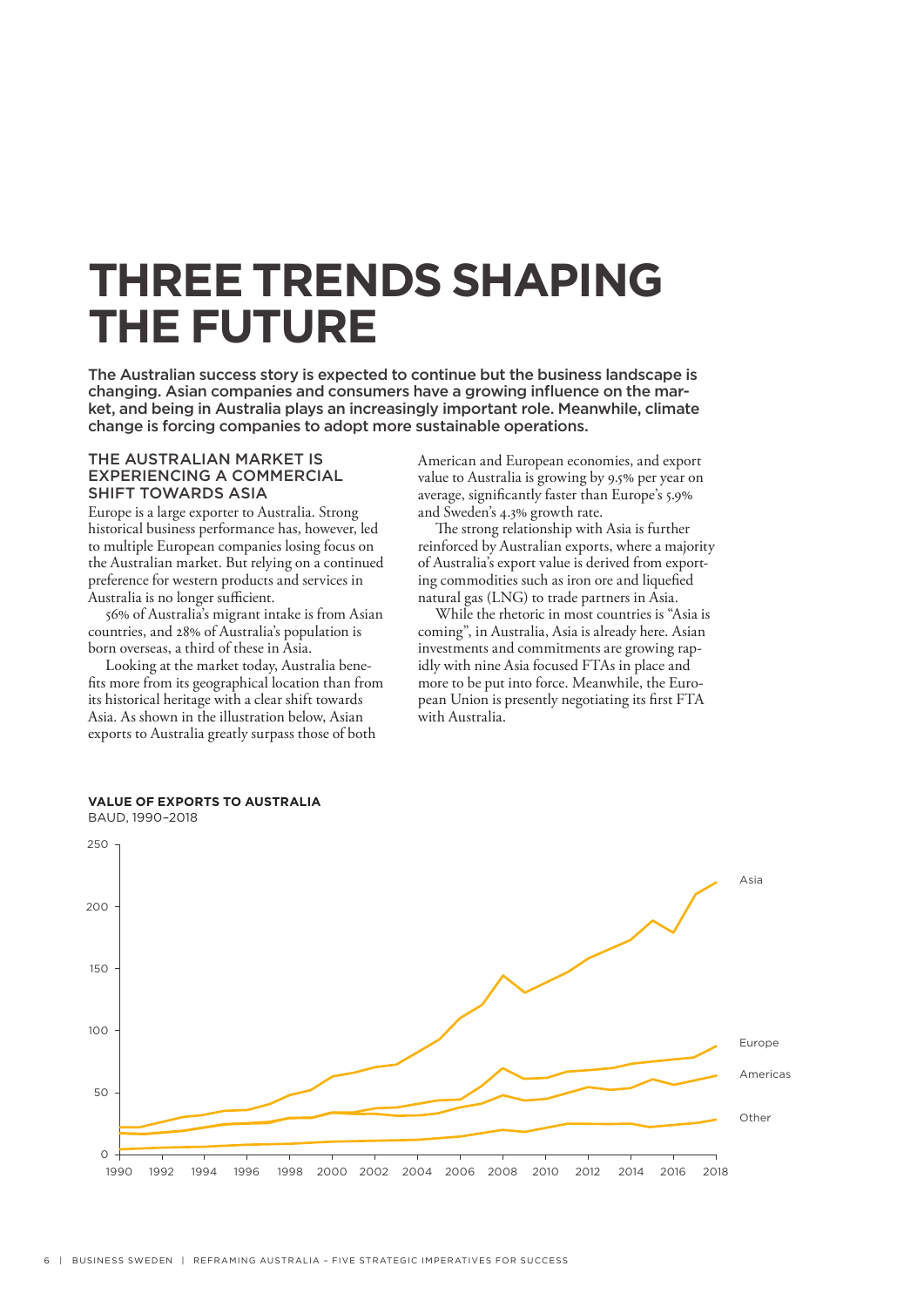#### LOCALISATION EFFORTS ARE BECOMING A LARGER CHALLENGE FOR SWEDISH COMPANIES

Swedish companies in Australia are increasingly struggling with local regulatory requirements. In fact, red tape and regulation was listed by Swedish companies as the primary barrier to conducting successful business in Australia.

In an ambition to increase Australia's competitiveness, growth centres have been established in key industries to drive innovation and development of domestic solutions to increase Australia's competitiveness in a global context.

Australia has historically relied on a strong demand for its resources. In order to reduce exposure to commodity swings and export markets, local presence and production is seen as an important aspect in the current political environment. Public organisations put an increasing emphasis on local content where 'Made in Australia' is increasingly favoured.

#### AUSTRALIA IS FACING A SIGNIFICANT SUSTAINABILITY **CHALLENGE**

Australia currently has among the highest CO2 emissions per capita in the world, where the majority of CO2 emissions come from electricity generation since coal is the largest source of energy. The market is thereby performing worse than most advanced economies when it comes to sustainability with the UN ranking Australia as number 37 on the Sustainable Development Goal index, down from 26<sup>th</sup> last year.

Record temperatures, drought, coral bleaching of the Great Barrier Reef, and bushfires across the nation have now for the first time made climate change the number one concern among the Australian population. The governor of the Reserve Bank of Australia recently urged Australian businesses and consumers to invest in dealing with climate change now in order to avoid serious implications for financial stability over time.



**CO2 EMISSIONS**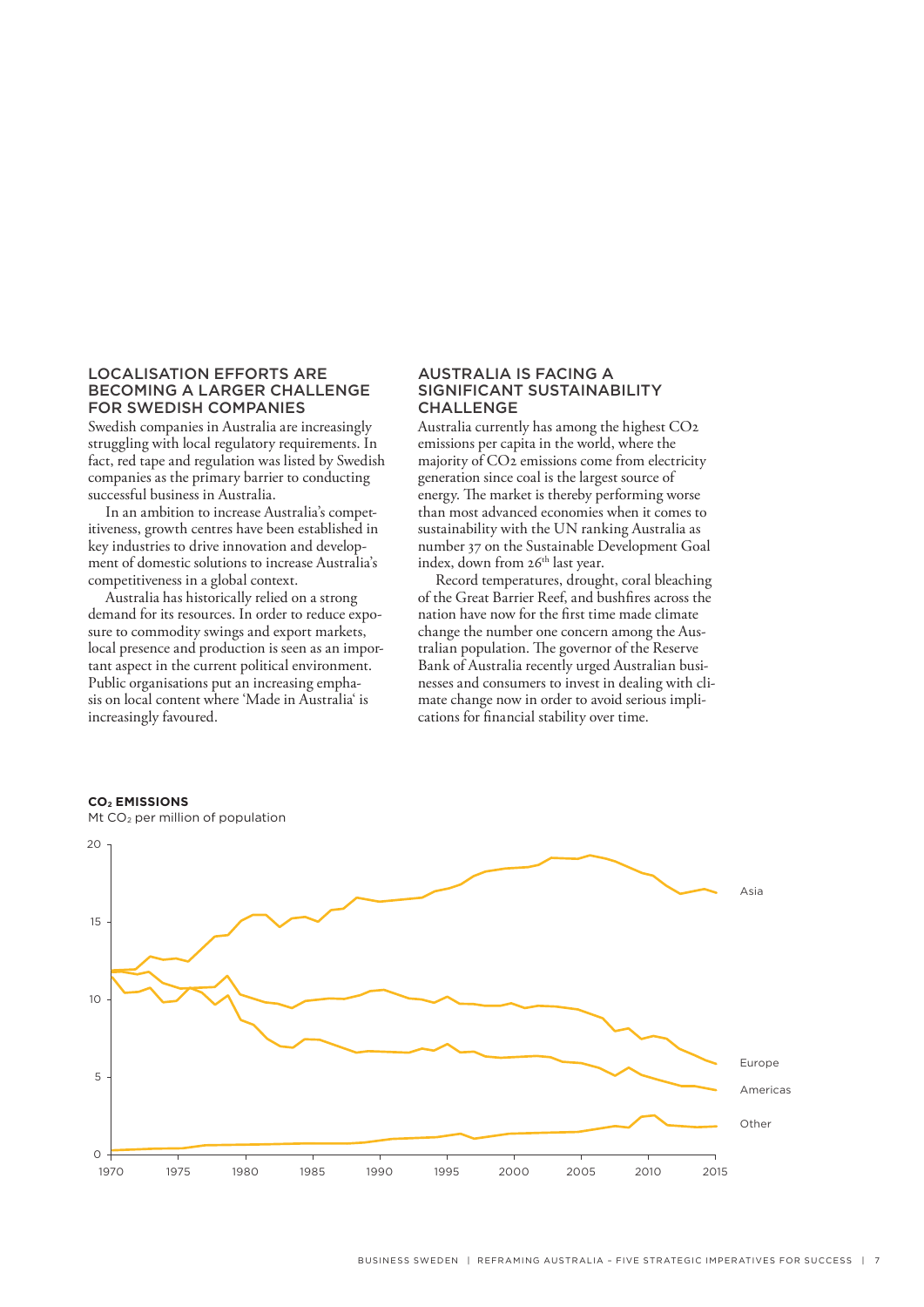# **FIVE STRATEGIC IMPERATIVES FOR CONTINUED SUCCESS**

The increasing influence of Asia, local requirements, and climate change are rapidly changing market conditions for Swedish companies in Australia. In order to address these trends, Business Sweden has identified five strategic imperatives for Swedish companies to boost their commitment to the Australian market and continue their historical success. These imperatives are critical elements of business development to tackle the risk of diminishing Swedish growth in Australia.



BECOME DOMESTIC *Local presence is not always enough*

Increasing domestic production goals are high on the political agenda in Australia. This will have a significant impact on the supply chain of most products and services.

A local presence with domestic understanding of regulatory requirements will not only provide a strong competitive edge in negotiations, sometimes "Made in Australia" is a necessity.

Localisation is further reinforced by a growing demand for reduced lead times and enhanced responsiveness by Australian customers. Being domestic allows Swedish companies to overcome the challenge of the geographical distance.

A leading success factor is therefore long-term investments and commitment, coupled with local R&D and adaptations to product offerings by adhering to Australian standards and local customer demand. By being domestic Swedish companies can support Australia's goal to become an exporting nation.



Since Australia has ready access to Asian and other low-cost producers closer to home, Swedish firms must therefore demonstrate sufficient added value to overcome the costs of getting the product to market, and to compete.

The distance to Australia's trading partners and the sheer size of the Australian continent causes Australian firms to stress the importance of local support and service.

Industries turn from product centric to service centric business and place a larger emphasis on know-how or other intangible assets in their portfolio of offerings. Innovative services should therefore be integrated into the offering, rather than being presented as a stand-alone service around the product.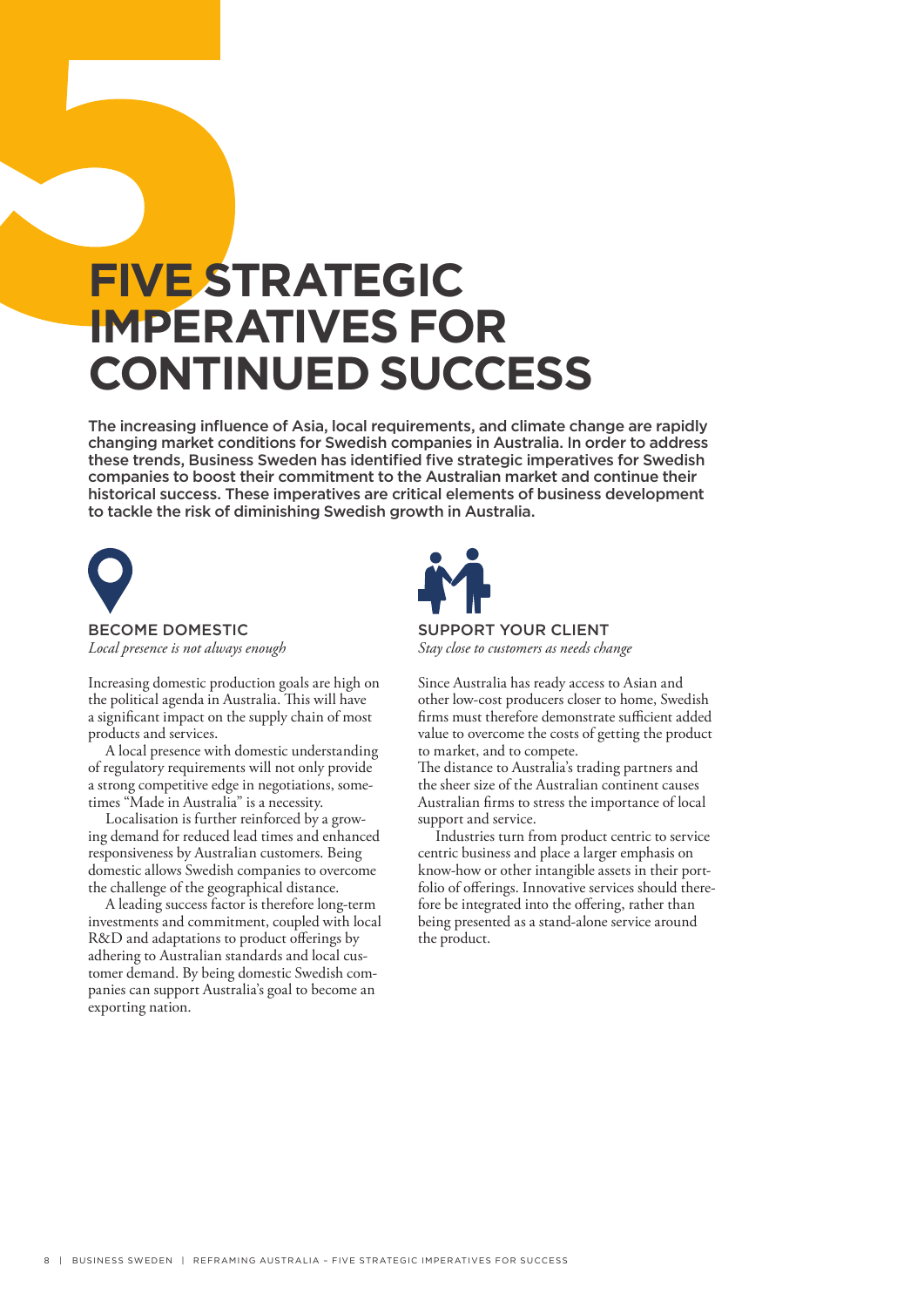

Australia's effort to increase its global competitiveness has been fruitful. In key industries such as agriculture, mining and resources, cybersecurity, and advanced manufacturing, Australia has a flourishing innovation scene, with world leading capabilities being developed.

This gives Swedish companies an opportunity to fill capability gaps with targeted M&A investments. By setting up and strengthening local partnerships and acquiring the right talent, Swedish companies will be able to further enhance their innovation edge with Australian R&D to stay competitive in the Australian and global economy.



STAY PREMIUM *Deliver value through quality and innovation, not on price*

Due to the increasing competitiveness of Asian companies, which are not only supplying low-cost alternatives but also developing product offerings with improved quality, Swedish companies need to enhance their premium position.

The Swedish brand is strong and known for its premium position in Australia, and over 50% of respondents to Team Sweden's survey claim that this brand image and awareness is a key contributor to remaining competitive in Australia.

Swedish companies must continue separating themselves from the rest by being leaders in their field. The premium segment in Australia is driven by performance, reliability and services, where companies with a strong brand recognition, technology and leading-edge solutions perform well.

Swedish companies must expand on this image and act as trusted partners to Australian companies by providing solutions which support them in increasing their global competitiveness.



#### *Address future needs today*

Up until now, the private sector has been driving development towards more sustainable business practices with increasing demands imposed by end-customers in Australia to address future climate needs. 70% of respondents to Team Sweden's survey say that their customers considered environmental aspects in their purchasing decision.

The current environmental trends will influence Australia in the future with further impact on the business climate, offering an opportunity for Swedish organisations to position themselves early on with a sustainable product and service offering.

Sweden is a world leader in this field, ranking at the top of UN's Sustainability Development Goal Index and Swedish companies have an open dialogue with investors in published annual sustainability reports. By taking Swedish sustainable thinking to subsidiaries in Australia, Swedish companies can help the country catch up and accelerate the journey.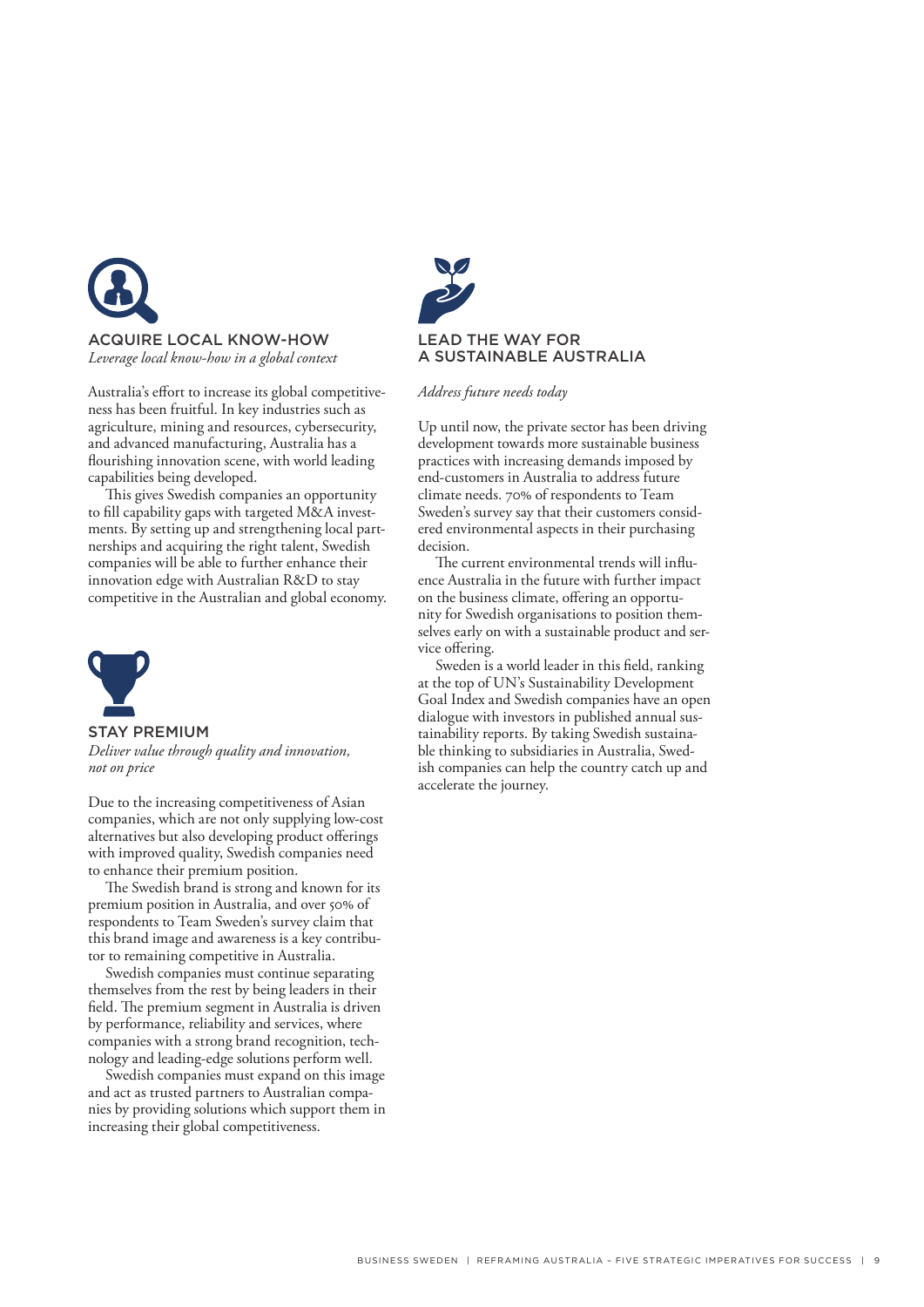# **AUSTRALIA**  in numbers



**ECONOMIC GROWTH – A WORLD RECORD FOR A DEVELOPED ECONOMY**



**THAN GERMANY'S OVER THE SAME TIME PERIOD**





**THAN THE UNITED STATES**





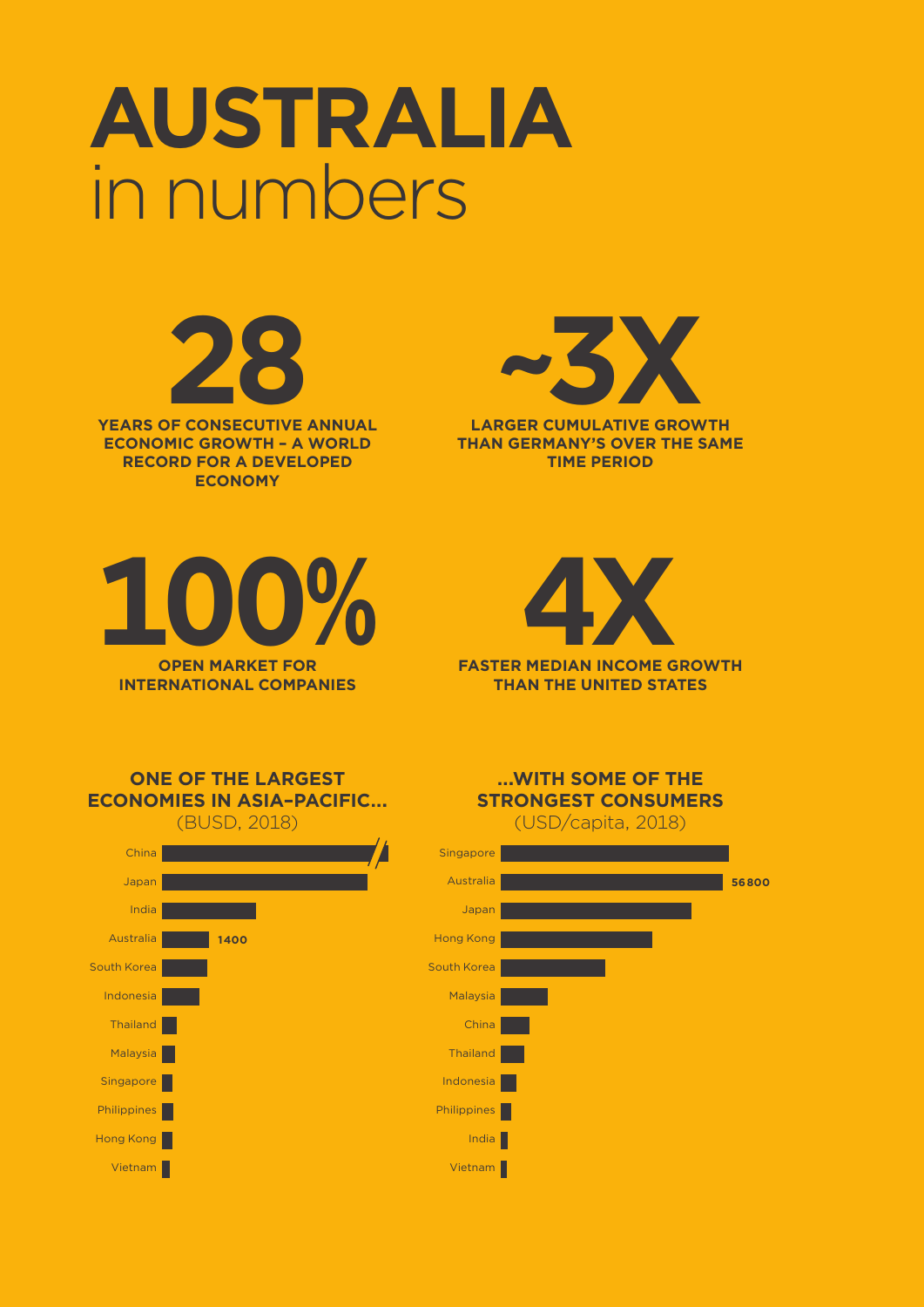



#### **POPULATION COUNT AND GROWTH**

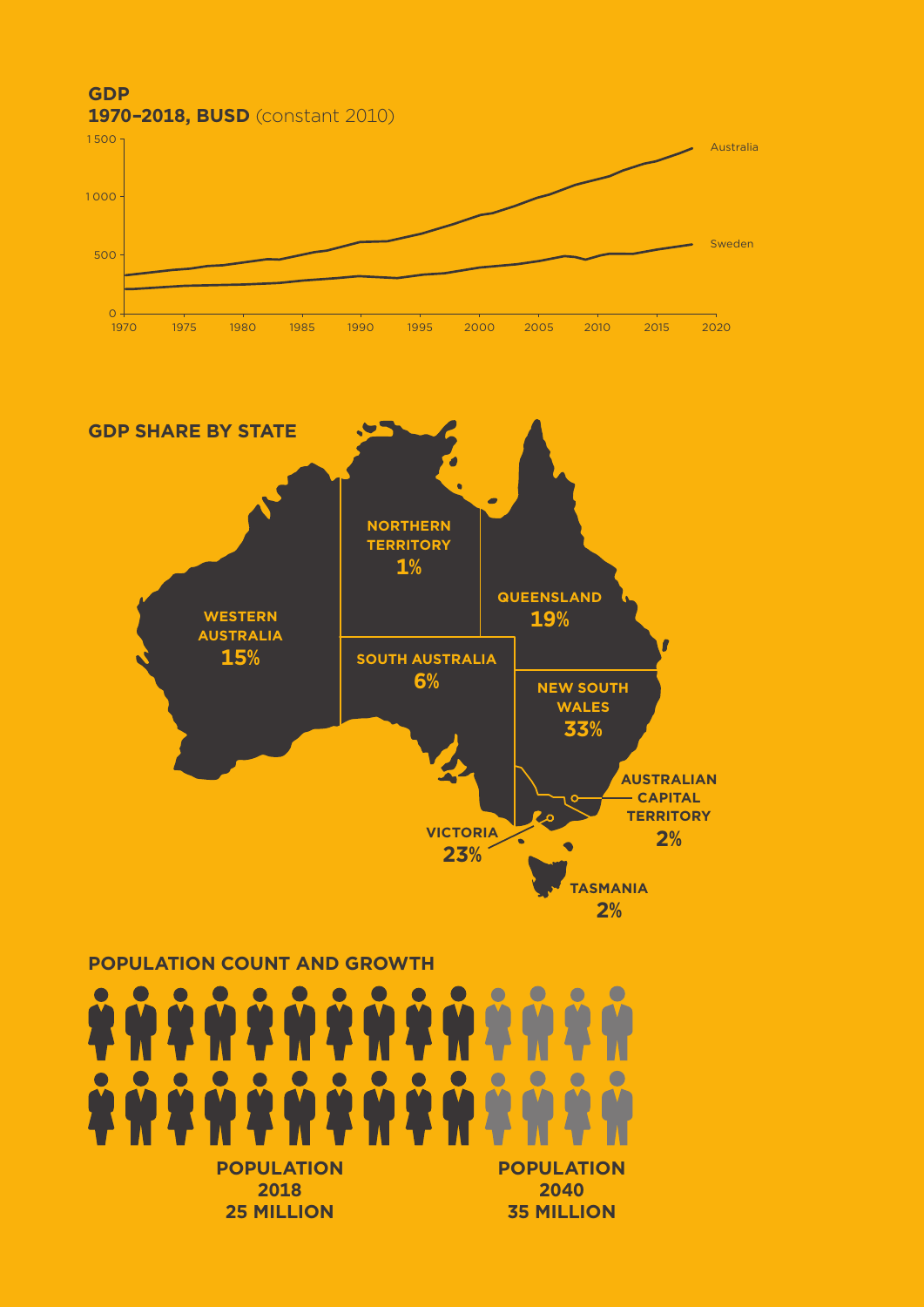# **ABOUT BUSINESS SWEDEN AUSTRALIA**

Australia is an attractive market with significant potential for Swedish companies. However, the changing business climate requires Swedish companies to refocus and adapt their approach to maintain and grow their Australian sales revenue.

As a result, an independent strategy for Australia will be needed to tackle the future. These five imperatives are not 'one-size-fits-all' or standalone solutions, but should be considered together when developing a long-term cohesive strategy unique for Australia.

### *CONTACTS*



**HENRIK CEDERIN** Ambassador of Sweden to Australia henrik.cederin@gov.se and New Zealand





**MARTIN EKBERG** Trade Commissioner of Sweden to Australia and New Zealand martin.ekberg@business-sweden.se